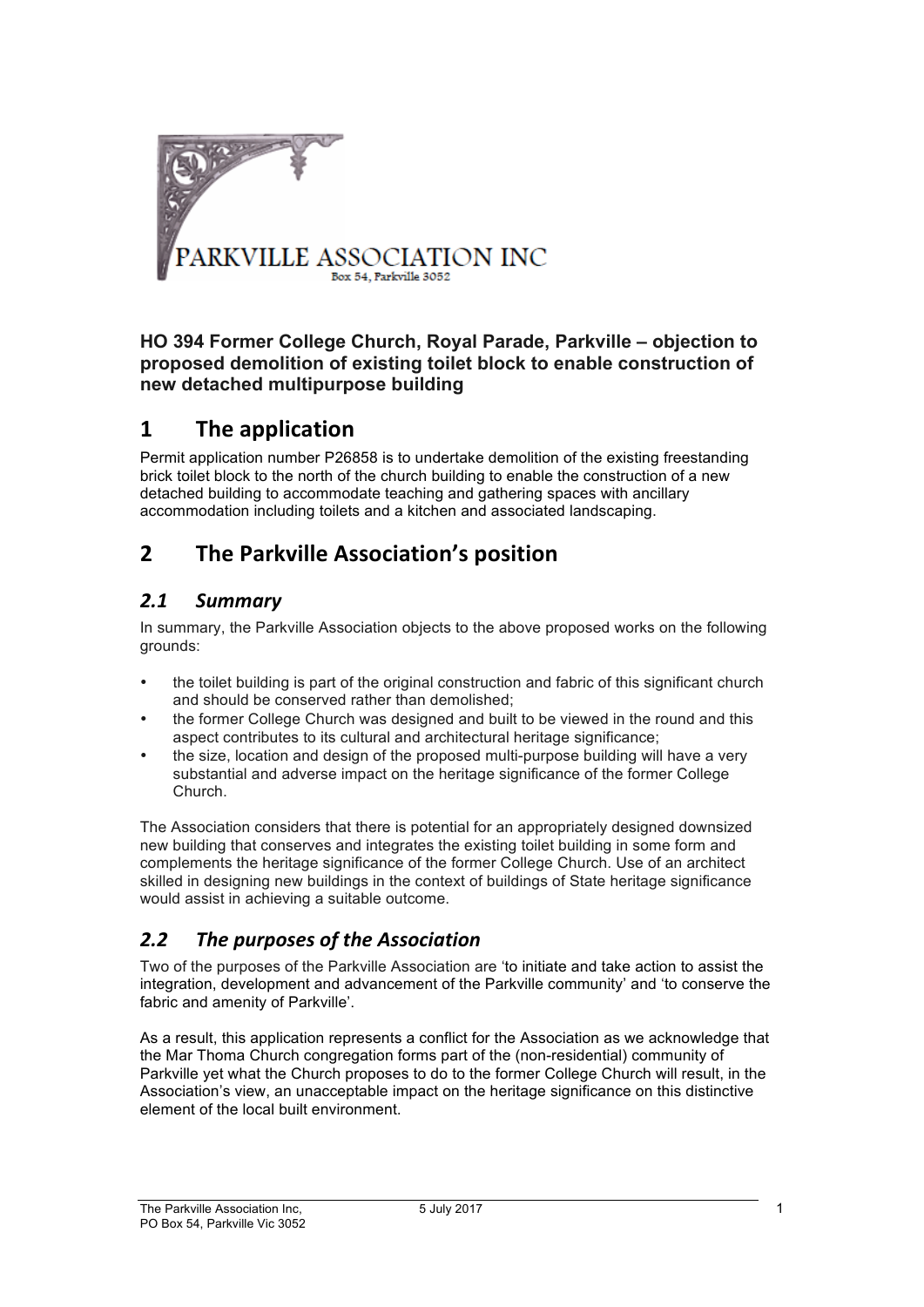# **3 Objection to demolition of the toilet block**

The toilet outbuilding in question is clearly shown on the MMBW plans of 1899 (p5 of the Heritage Impact Statement [HIS]). Although this outbuilding is not included in the citation of the Former College Church on the Victorian Heritage Register, the Association considers that it has heritage significance as original fabric and exhibits clear evidence of the design and function of the original church complex. Indeed, the retention of external toilets on rear lanes has been required in the residential areas of South Parkville on heritage grounds by the City of Melbourne.

This toilet block is in reasonable condition (although recently reroofed) and has the potential to be incorporated into a new, small scale facility to serve similar purposes.

The HIS's assertion that the presence of this very small existing outbuilding (say 6 square metres) as justification for construction of a substantially larger building (approximately 131 square metres) is stretching credulity and should not be given any credence as justifying the demolition of this building – particularly as the new building (large floor area, attached by screens to church etc) would have any of the location or contextual relationships (freestanding, small size etc) to the existing church building.

## **4 Concern about the heritage impact of the proposed multi-purpose building**

### 4.1 Loss of the sense of the church as a building in the round

The former College Church was designed and built to be viewed in the round and this aspect contributes to its cultural and architectural heritage significance. The HIS acknowledges that the church building was designed to be viewed in the round (p14 and photos on p8) and combined with a very small site area, there is no opportunity to site a new building that will not compromise the heritage significance of the existing building. As shown on the elevation and sections, the proposed multipurpose building would intrude into views of the existing church from all key directions and eliminate the sense of this significant church being able to be viewed in the round.

#### 4.2 The excessive size of the proposed multi-purpose building

The proposed new building is quite large relative to the floor area of the existing church and, as a result, would be 'shoe-horned' into the narrow area between the Church and the Parkville Tennis Club and would wrap around the western elevation of the Church. It is noted that the proposed building would be set down to some extent (relative to existing ground level) to try to reduce its visual bulk and impact. It is noted that the proposed building is too close to the western boundary of the site and, indeed, canopy elements appear to extent beyond the boundary.

The Association queries the inclusion of a green roof on the proposed multi purpose building on the basis of providing '…a delightful aspect to the otherwise modest and restrained building and would help to integrate the proposed building into its park surroundings' (HIS p 15) when the justification for sinking the building is to allow for views to the northern façade. The Association considers that a green roof would not be sympathetic to the Church building and potentially could cause problems if not properly maintained.

### 4.3 Suitability of the building for the existing and proposed use

Perhaps the Mar Thoma church community of 320 families (p 14) (which suggests a total potential congregation in excess of say 1,000 people) is too large to be appropriately accommodated by this small church building with or without the proposed multipurpose centre. At the very least, the Association considers that the extent of the functions to be accommodated and related building needs to be downsized to facilitate design of smaller, less intrusive ancillary facilities